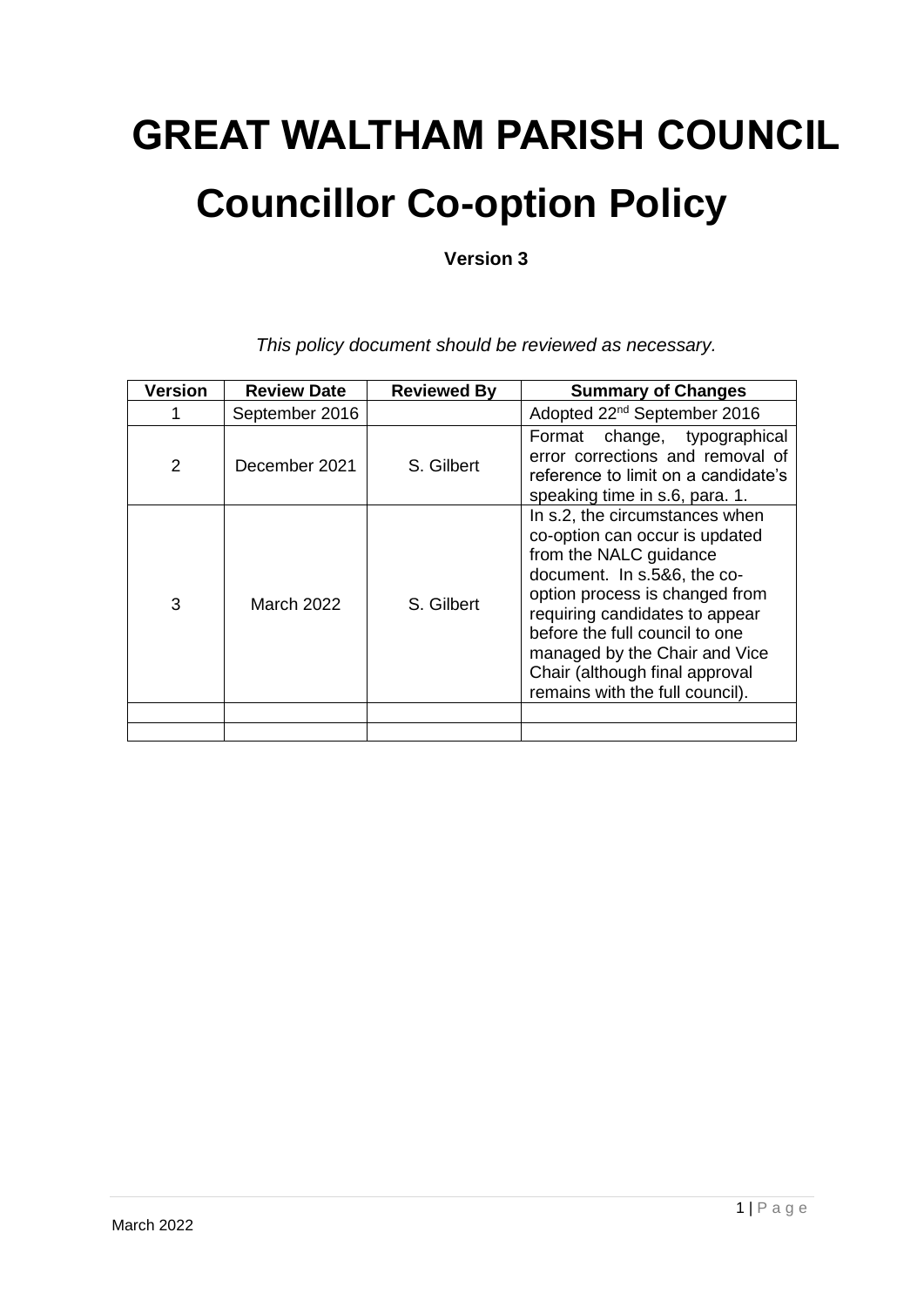#### **1. Introduction**

This policy sets out the procedure to ensure there is compliance with legislation and continuity of procedures in the co-option of members to Great Waltham Parish Council ("GWPC"). The co-option procedure is entirely managed by GWPC and this policy will ensure that a fair and equitable process is carried out.

#### **2. Co-option**

The co-option of a parish councillor occurs when:

- a) There have been insufficient candidates to fill all of the available seats at an election;
- b) a casual vacancy has arisen on the Council between elections, and there is no demand to hold a by-election. A casual vacancy occurs when:
	- A councillor fails to make his declaration of acceptance of office at the proper time;
	- A councillor resigns;
	- A councillor dies;
	- A councillor becomes disqualified; or
	- A councillor fails for six (6) months to attend meetings of a Council committee or subcommittee or to attend as a representative of the Council a meeting of an outside body.

GWPC has to notify the City Council of a casual vacancy and then advertise the vacancy and give electors the opportunity to request an election. This occurs when ten electors write to the City Council stating that an election is requested.

If a by-election is called, a polling station will be set up by the City Council and the people of the parish will be asked to go to the polls to vote for candidates who will have put themselves forward by way of a nomination paper. GWPC will pay the costs of the election. The people of the parish have fourteen days (not including weekends, bank holidays and other notable days), to claim the by-election, but the electoral officer will advise the clerk of the closing date.

If more than one candidate is then nominated a by-election takes place but if only one candidate is put forward, they are duly elected without a ballot.

If ten residents do not request a ballot within fourteen days of the vacancy notice being posted, as advised by the City Council, GWPC is able to co-opt a volunteer.

#### **3. Confirmation of Co-option**

On receipt, of written confirmation, from the Electoral Services Office from the City Council, the casual vacancy can be filled by means of co-option, the Parish Clerk will:

- Advertise the vacancy for four weeks on the Council notice boards and website;
- Advise GWPC that the Co-option Policy has been instigated.

GWPC is not obliged to fill any vacancy. Even if the Council invites applications for cooption, it is not obliged to select anyone from the candidates who apply.

However, it is not desirable that electors in a particular ward be left partially or full underrepresented for a significant length of time. Neither does it contribute to effective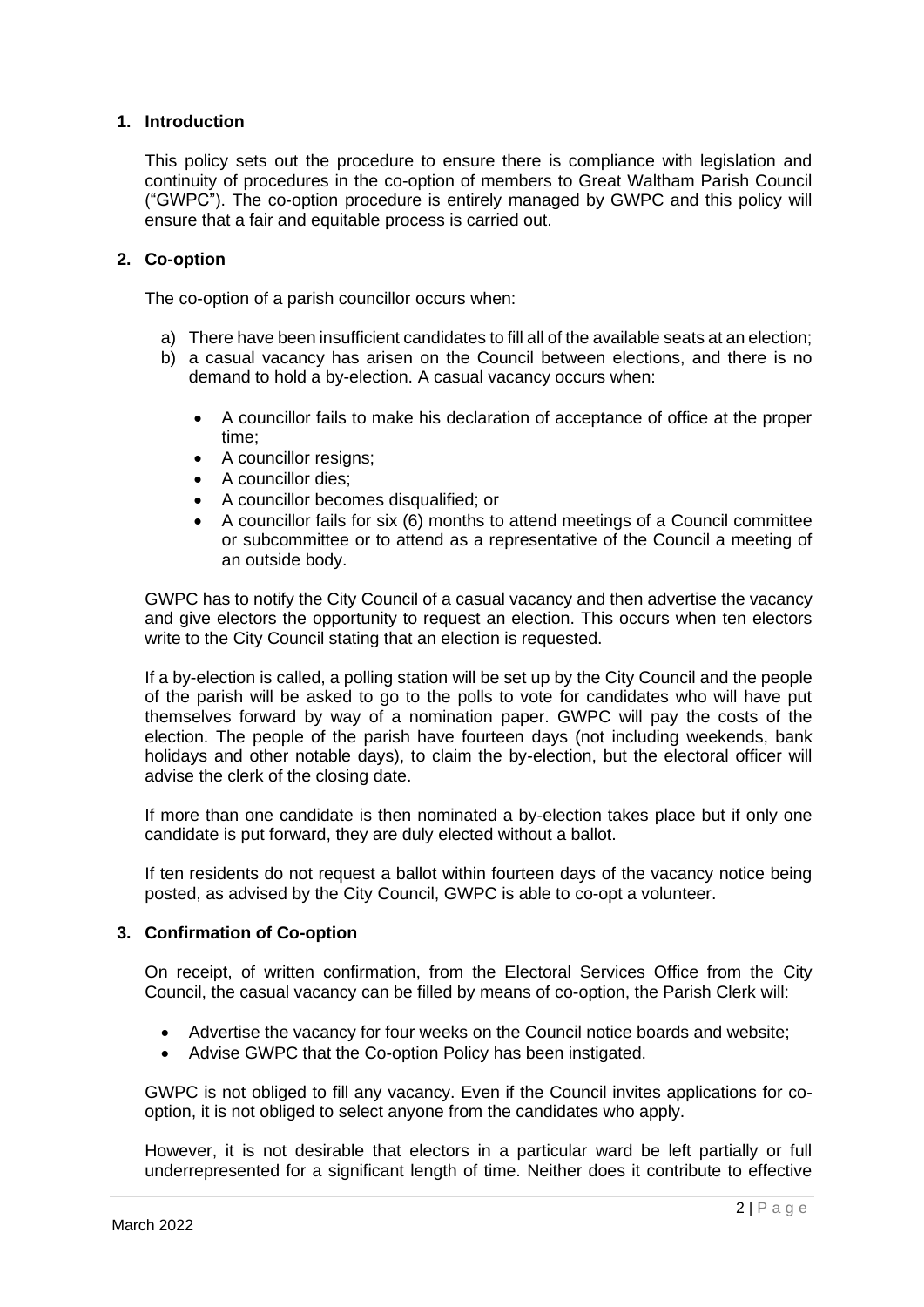and efficient working of the Council if there are insufficient councillors to share the workload; equitably; to provide a broad cross-section of skills and interests; or the achieve meeting quorums without difficulty.

Councillors elected by co-option are full members of GWPC.

#### **4. Eligibility of Candidates**

GWPC is able to consider any person to fill a vacancy provided that:

- he/she is an elector for the parish; or
- has resided in the parish for the past twelve months or rented/tenanted land or other premises in the parish; or
- had his/her principal place of work in the parish; or
- has lived within three miles (direct) of the parish.

There are certain disqualifications for election, of which the main are (see s.80 of the Local Government Act 1972<sup>1</sup>):

- holding a paid office under the local authority;
- bankruptcy:
- having been sentenced to a term of imprisonment (whether suspended or not) of not less than three months, without the option of a fine during the five years preceding the election; and
- being disqualified under any enactment relating to corrupt or illegal practices.

Candidates found to be offering inducements of any kind will be disqualified.

#### **5. Applications and Interview Process**

Members of the Parish Council may point out the vacancies and the process to any qualifying candidate(s).

Although there is no statutory requirement to do so, candidates will be requested to:

- Submit information about themselves, by way of completing a short application form (Appendix A); and
- Confirm their eligibility for the position of Councillor within the statutory rules (Appendix B).

The Chair and Vice Chair of the Parish Council will manage the co-option process, select and interview suitable candidates and, at a full council meeting, make recommendations for co-option.

Following receipt, copies of the candidates' applications will be forwarded to the Chair and Vice Chair by the Clerk and arrangements made to interview any suitable candidates. All such documents will be treated by the Clerk and all Councillors as strictly private and confidential.

Suitable candidates will be contacted to set a mutually convenient time/date for an interview. Before the interview the Clerk will provide the interviewee with a copy of the Code of Conduct, Standing Orders and Financial Regulations of GWPC.

<sup>1</sup> See https://www.legislation.gov.uk/ukpga/1972/70/contents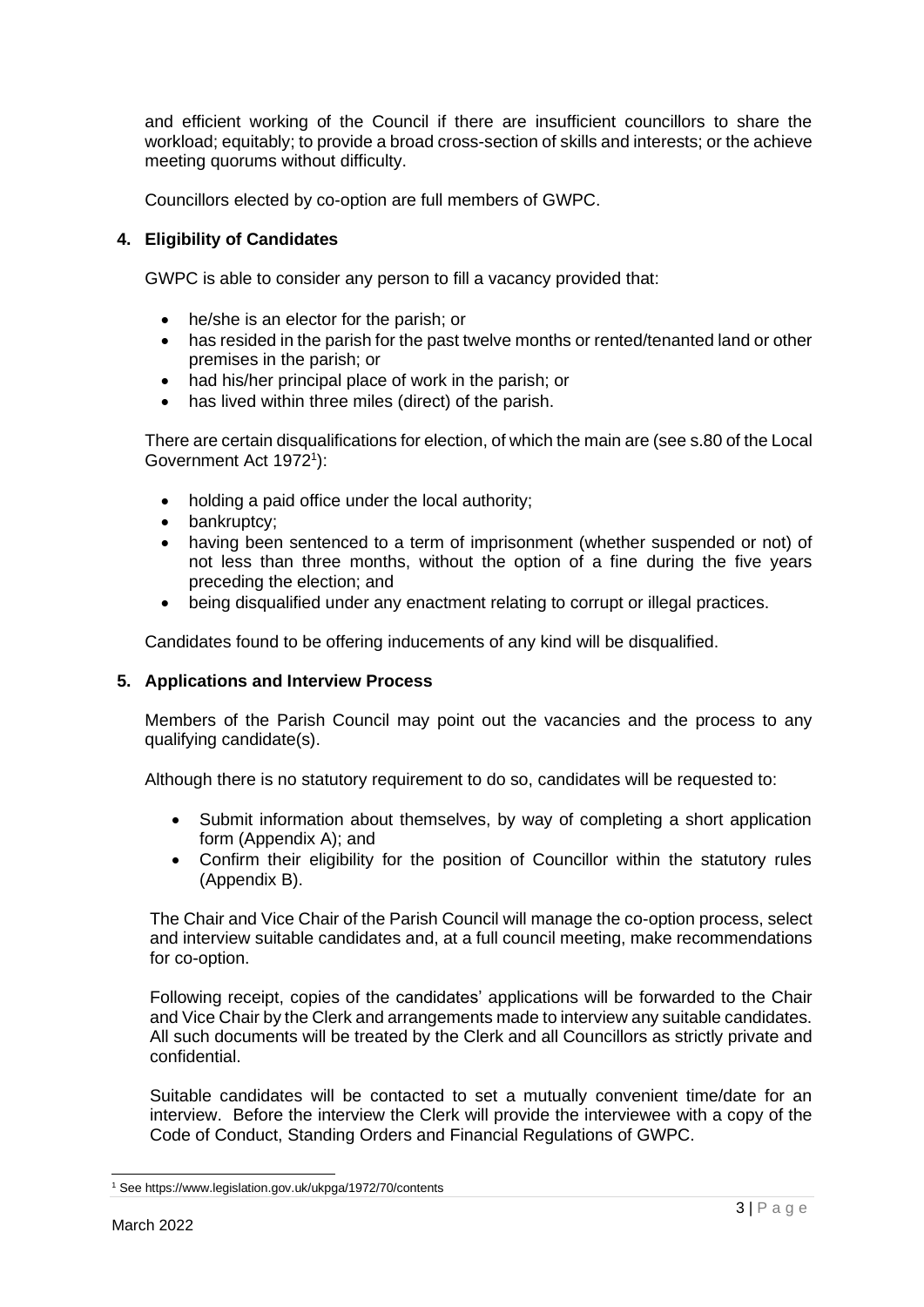At the co-option interview, candidates will be asked to introduce themselves, give information on their background and experience, explain why they wish to become a member of GWPC, and answer other relevant questions relating to their application.

A recommendation for co-option by the Chair and Vice Chair will be based on an assessment of the candidate using the 'person specification' criteria set out in Appendix C and any personal statements provided by the candidate.

#### **6. At the Co-option Meeting**

At the next full council meeting, taking account of the recommendations of the Chair and Vice Chair, each recommended candidate must be proposed and seconded by the councillors in attendance and a vote by a show of hands will be required for approval. The vote will be recorded so as to show whether each Councillor present and voting gave his/her vote for or against.

In order for a recommended candidate to be elected to GWPC, it will be necessary for them to obtain an absolute majority of votes cast (50% + 1 of the votes available at the meeting). If there are more than two recommended candidates and there is no candidate with an overall majority in the first round of voting the recommended candidate with the least number of votes will drop out of the process. Further rounds of voting will then take place with the process repeated until a candidate has an absolute majority. In the case of an equality of votes, the Chair of the meeting has a second casting vote.

After the votes has been concluded, the Chair will declare the successful candidate duly elected and after signing their declaration of acceptance of office in front of the Clerk who will counter sign the document, may take their seat immediately.

The Clerk will notify Electoral Services of the new councillor appointment. The successful candidate(s) must complete the 'registration of interests' within 28 days of being elected. The form should be handed to the Clerk to sign for forwarding to the Monitoring Officer.

If insufficient candidates come forward for co-option, the process should continue, whereby the vacancies are again advertised.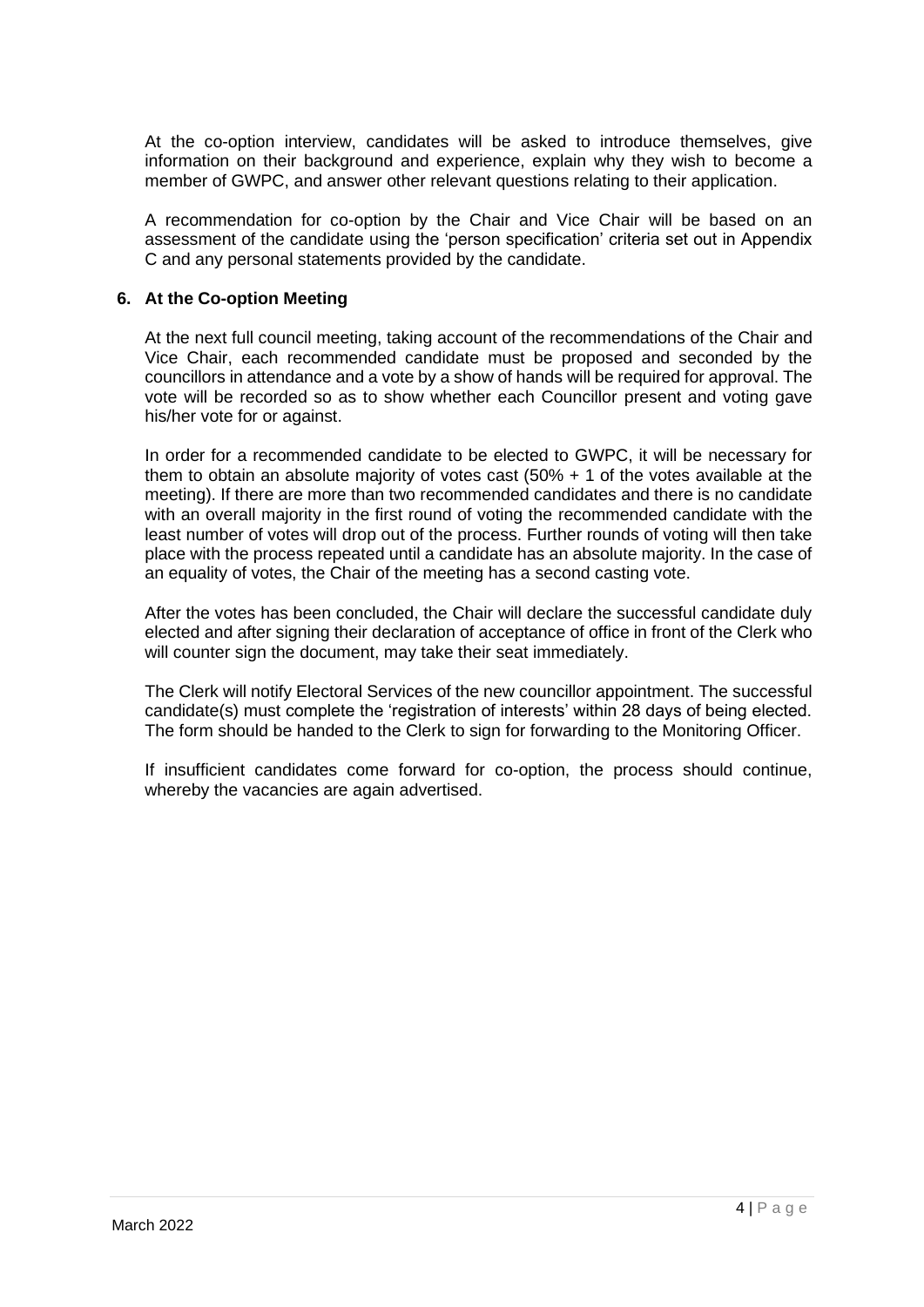#### APPENDIX A

# **GREAT WALTHAM PARISH COUNCIL**

Application for Co-option

Thank you for your interest in becoming a parish councillor. Please provide the below information to assist the council in making their decision.

| <b>Full Name &amp; Title</b>        |                     |
|-------------------------------------|---------------------|
| <b>Home Address</b>                 |                     |
| <b>Home Telephone</b>               |                     |
| <b>Mobile Telephone</b>             |                     |
| <b>Email Address</b>                |                     |
| Which ward are you<br>applying for? | Church End/Ford End |

#### **About You**

Please provide the Council with some background information about yourself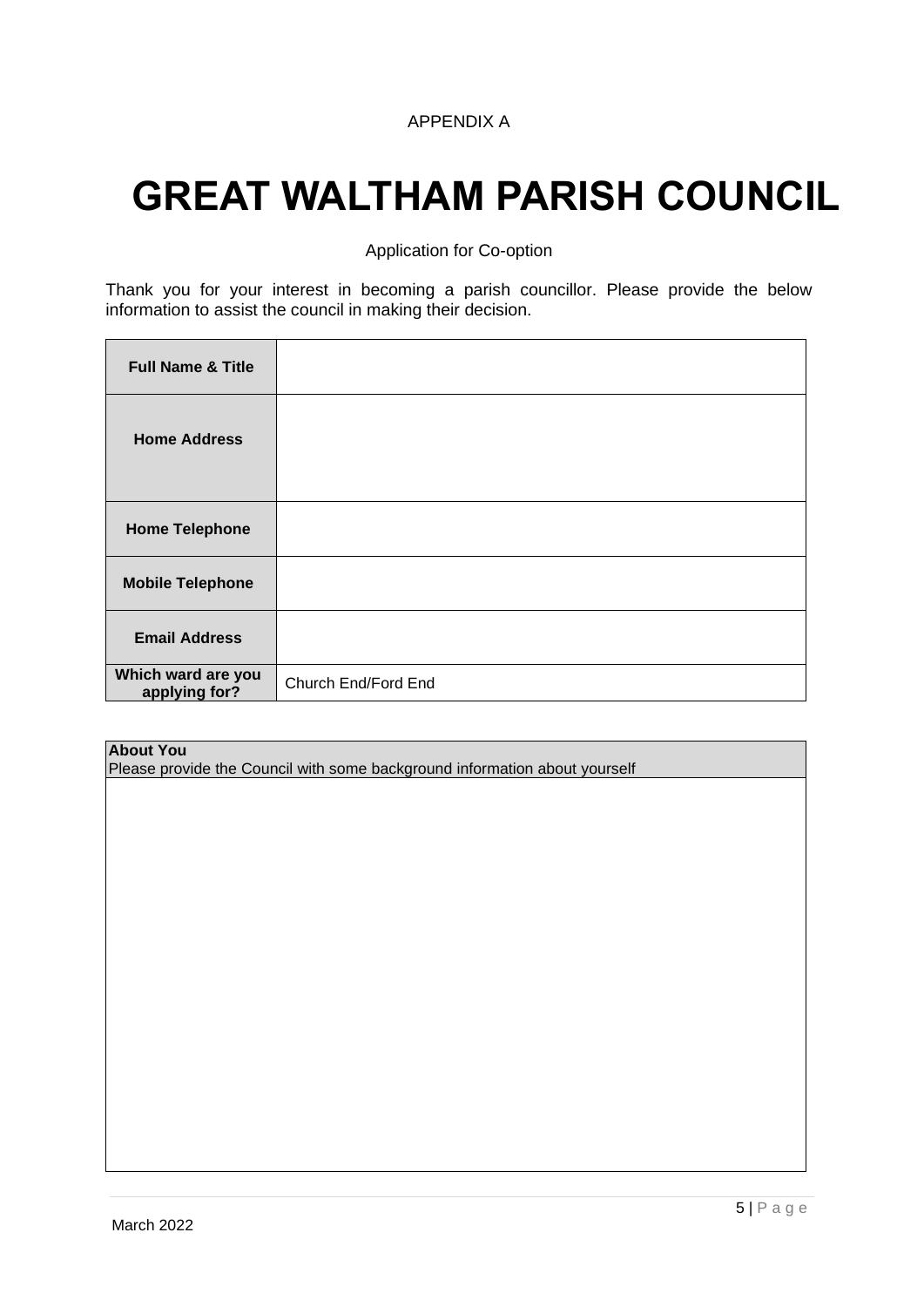| <b>Reasons for applying</b>                                                            |  |
|----------------------------------------------------------------------------------------|--|
| Please provide the Council with your reasons for wanting to become a parish councillor |  |
|                                                                                        |  |

**Signature**

.

.

Your application also requires signatures of 2 registered electors (known as a proposer and seconder) from the parish area:

|                  | Proposer | <b>Seconder</b> |
|------------------|----------|-----------------|
| <b>Name</b>      |          |                 |
| <b>Address</b>   |          |                 |
| <b>Signature</b> |          |                 |

Please return your completed application to the Clerk to the Council. Your application will be considered in accordance with the council's co-option policy. If your application is accepted you will be asked to attend an interview. If you are then recommended for co-option to the council, at the next available meeting of the council, a vote will be held to decide whether the council agrees to co-opt you into Great Waltham Parish Council.

Data Protection Act: The information provided on this application will remain private and Confidential.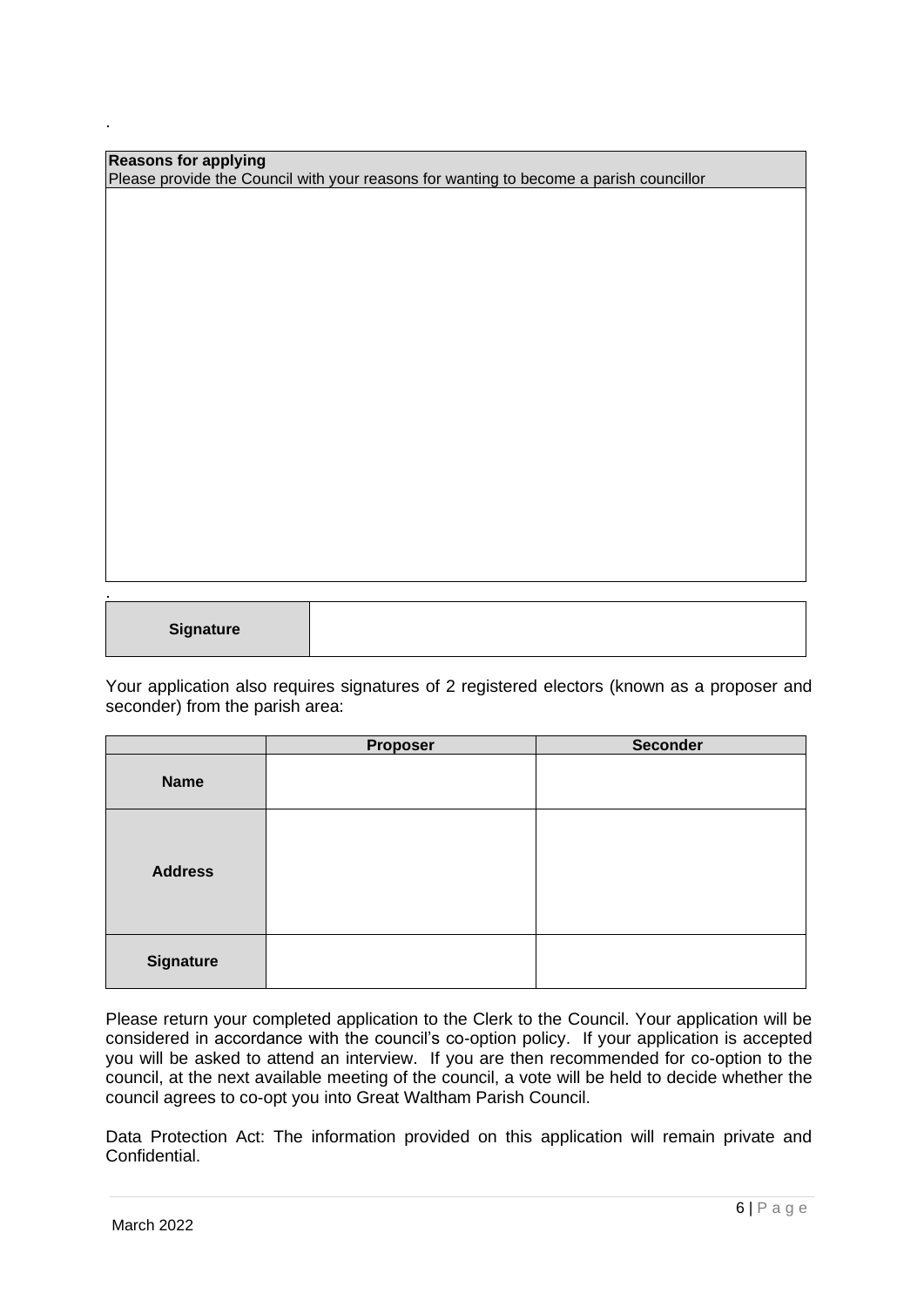#### APPENDIX B

## Co-option Eligibility Form

| In order to be eligible for co-option as a Great Waltham Parish Councillor you must be a<br>1.<br>British subject, or a citizen of the Commonwealth or the European Union; and on the<br>'relevant date' (i.e. the day on which you are nominated or if there is a poll the day of the<br>election) 18 years of age or over; and additionally able to meet one of the following<br>qualifications set out below. Please tick which applies to you: |                |                                                                                                                                                                                                                                                                                                                                                                                                                                                                                                                                                                                                                                                                                                                                          |  |
|----------------------------------------------------------------------------------------------------------------------------------------------------------------------------------------------------------------------------------------------------------------------------------------------------------------------------------------------------------------------------------------------------------------------------------------------------|----------------|------------------------------------------------------------------------------------------------------------------------------------------------------------------------------------------------------------------------------------------------------------------------------------------------------------------------------------------------------------------------------------------------------------------------------------------------------------------------------------------------------------------------------------------------------------------------------------------------------------------------------------------------------------------------------------------------------------------------------------------|--|
|                                                                                                                                                                                                                                                                                                                                                                                                                                                    | a)             | I am registered as a local government elector for the parish; or                                                                                                                                                                                                                                                                                                                                                                                                                                                                                                                                                                                                                                                                         |  |
|                                                                                                                                                                                                                                                                                                                                                                                                                                                    | b)             | I have, during the whole of the twelve months preceding the date<br>of my co-option, occupied as owner or tenant, land or other premises<br>in the parish; or                                                                                                                                                                                                                                                                                                                                                                                                                                                                                                                                                                            |  |
|                                                                                                                                                                                                                                                                                                                                                                                                                                                    | C)             | My principal or only place of work during those twelve months<br>has been in the parish; or                                                                                                                                                                                                                                                                                                                                                                                                                                                                                                                                                                                                                                              |  |
|                                                                                                                                                                                                                                                                                                                                                                                                                                                    | d)             | I have during the whole of twelve months resided in the parish or<br>within 3 miles of it                                                                                                                                                                                                                                                                                                                                                                                                                                                                                                                                                                                                                                                |  |
| 2.                                                                                                                                                                                                                                                                                                                                                                                                                                                 |                | Please note that under Section 80 of the Local Government Act 1972 a person is disqualified<br>from being elected as a Local Councillor or being a member of a Local Council if he/she:                                                                                                                                                                                                                                                                                                                                                                                                                                                                                                                                                  |  |
|                                                                                                                                                                                                                                                                                                                                                                                                                                                    | a)<br>b)<br>C) | Holds any paid office or employment of the local council (other than the office of<br>Chairman) or of a joint committee on which the Council is represented; or<br>Is a person who has been adjudged bankrupt or has made a composition or arrangement<br>with his/her creditors (but see below); or<br>Has within five years before the day of election, or since his/her election, been convicted<br>in the UK, Channel Islands or Isle of Man of any offence and has been sentenced to<br>imprisonment (whether suspended or not) for not less than three months without the<br>option of a fine; or<br>d) Is otherwise disqualified under Part III of the Representation of the People Act 1983 for<br>corrupt or illegal practices. |  |
|                                                                                                                                                                                                                                                                                                                                                                                                                                                    |                | This disqualification for bankruptcy ceases in the following circumstances:                                                                                                                                                                                                                                                                                                                                                                                                                                                                                                                                                                                                                                                              |  |
| i.<br>If the bankruptcy is annulled on the grounds that either the person ought not to have been<br>adjudged bankrupt or that his/her debts have been fully discharged;<br>If the person is discharged with a certificate that the bankruptcy was caused by misfortune<br>ii.<br>without misconduct on his/her part;<br>If the person is discharged without such a certificate.<br>iii.                                                            |                |                                                                                                                                                                                                                                                                                                                                                                                                                                                                                                                                                                                                                                                                                                                                          |  |
| In i and ii above, the disqualification ceases on the date of the annulment and discharge respectively.<br>In iii, it ceases on the expiry of five years from the date of discharge.                                                                                                                                                                                                                                                               |                |                                                                                                                                                                                                                                                                                                                                                                                                                                                                                                                                                                                                                                                                                                                                          |  |
|                                                                                                                                                                                                                                                                                                                                                                                                                                                    |                | <b>DECLARATION</b>                                                                                                                                                                                                                                                                                                                                                                                                                                                                                                                                                                                                                                                                                                                       |  |
| vacancy of Great Waltham Parish Councillor, and the information given on this form is true and<br>accurate record.                                                                                                                                                                                                                                                                                                                                 |                |                                                                                                                                                                                                                                                                                                                                                                                                                                                                                                                                                                                                                                                                                                                                          |  |
|                                                                                                                                                                                                                                                                                                                                                                                                                                                    |                |                                                                                                                                                                                                                                                                                                                                                                                                                                                                                                                                                                                                                                                                                                                                          |  |
|                                                                                                                                                                                                                                                                                                                                                                                                                                                    |                |                                                                                                                                                                                                                                                                                                                                                                                                                                                                                                                                                                                                                                                                                                                                          |  |

**Great Waltham Parish Council is duty bound to treat this information as strictly confidential.**